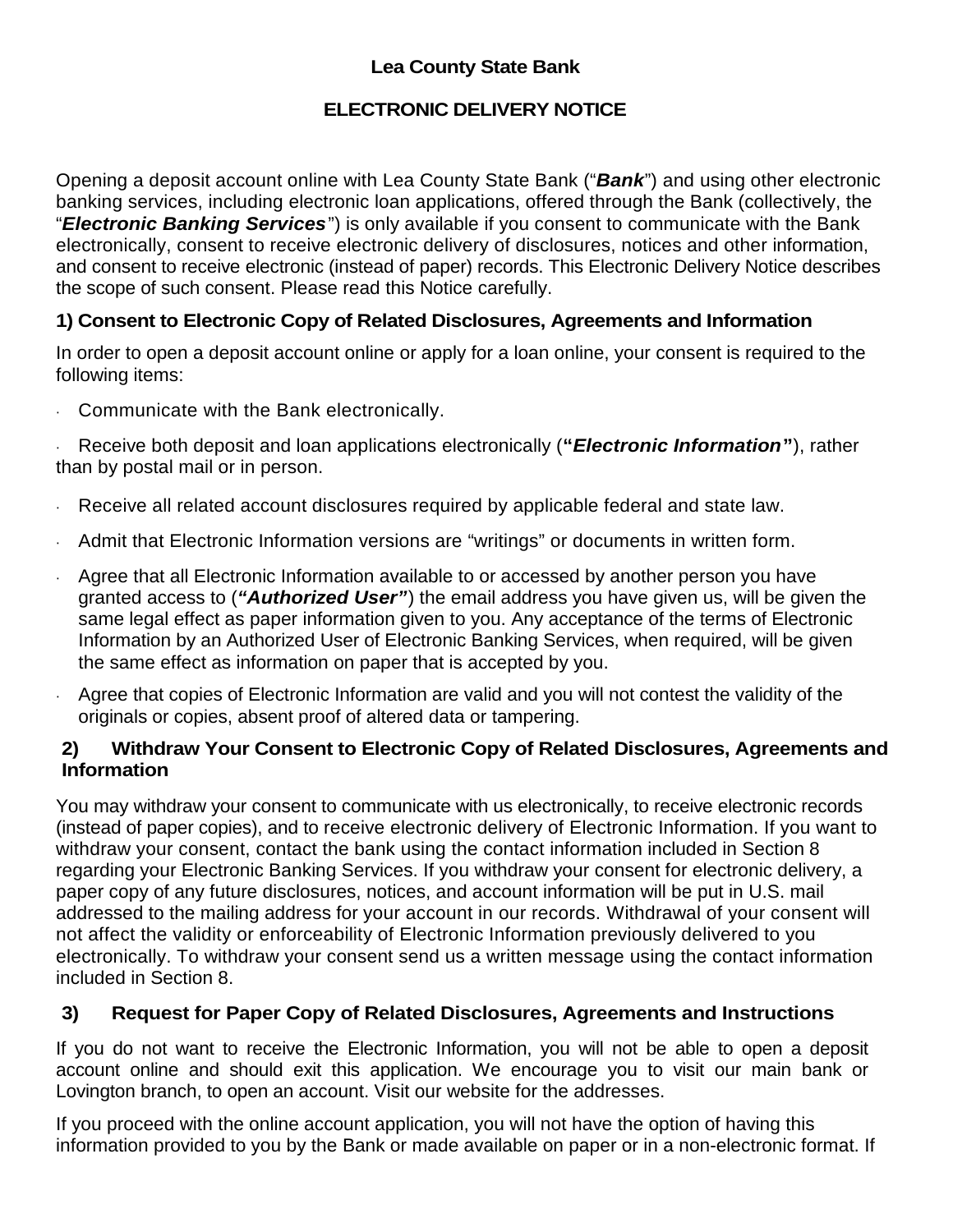you wish to have a paper copy, you should contact the Bank using the contact information included in Section 8 or view the information online and select the Print option on your software's toolbar. There is no fee for this service.

## **4) Method of Delivery**

"Electronic Delivery" means making information available by:

· Posting such information at our website as noted in Section 8.

· Transmitting such information in an email or, at our option, in an attachment to an email, to your email address in our records, or

Sending a notice to your email address in our records that such information is available on our website.

You agree that the method of electronic delivery is at our sole option. The Bank reserves the right to deliver any Electronic Information via paper, instead of electronically, by mailing them to the address indicated in our records.

# **5) Your Duty To Tell Us if You Change Your Email Address**

If you consent to this Electronic Delivery Notice, you also agree to promptly notify us if your email address changes by communicating with the Bank in a manner set forth in section 8.

## **6) System Requirements for Accessing and Retaining Electronic Information**

To access and retain Electronic Information, your system must have:

- · A personal computer with Internet access and 128-bit SSL encryption software. (Note: your access to this page verifies that your system meets this requirement.)
- An Internet web browser capable of supporting 128-bit SSL encryption communications, such as Microsoft® Internet Explorer 6.0 or higher. (Note: your access to this page verifies that your system meets this requirement.)
- · A software application that permits you to access Portable Document Format ("PDF") files, such as Adobe® Acrobat® or Adobe® Acrobat® Reader® version 5.1 or higher. (Note: your access to this page verifies that your system meets this requirement.)
- · A valid e-mail account with plenty of storage capacity.
- Sufficient electronic storage capacities on your computer's hard drive or other data storage unit to view, download, print and/or save the Electronic Information.
- · A printer that is capable of printing from your browser, email software, or hard drive or other data storage unit.

# **7) Electronic Signature and Acceptance of Electronic Delivery Notice**

You agree that when you click on a "Yes/Accept," "I agree," "I consent" or other similarly worded "button" or entry field with your mouse, keystroke or other computer device, your agreement or consent will be legally binding and enforceable as an "electronic signature," and is the legal equivalent of your handwritten signature.

You agree to use the Bank's Electronic Banking Services in a manner consistent with all applicable law